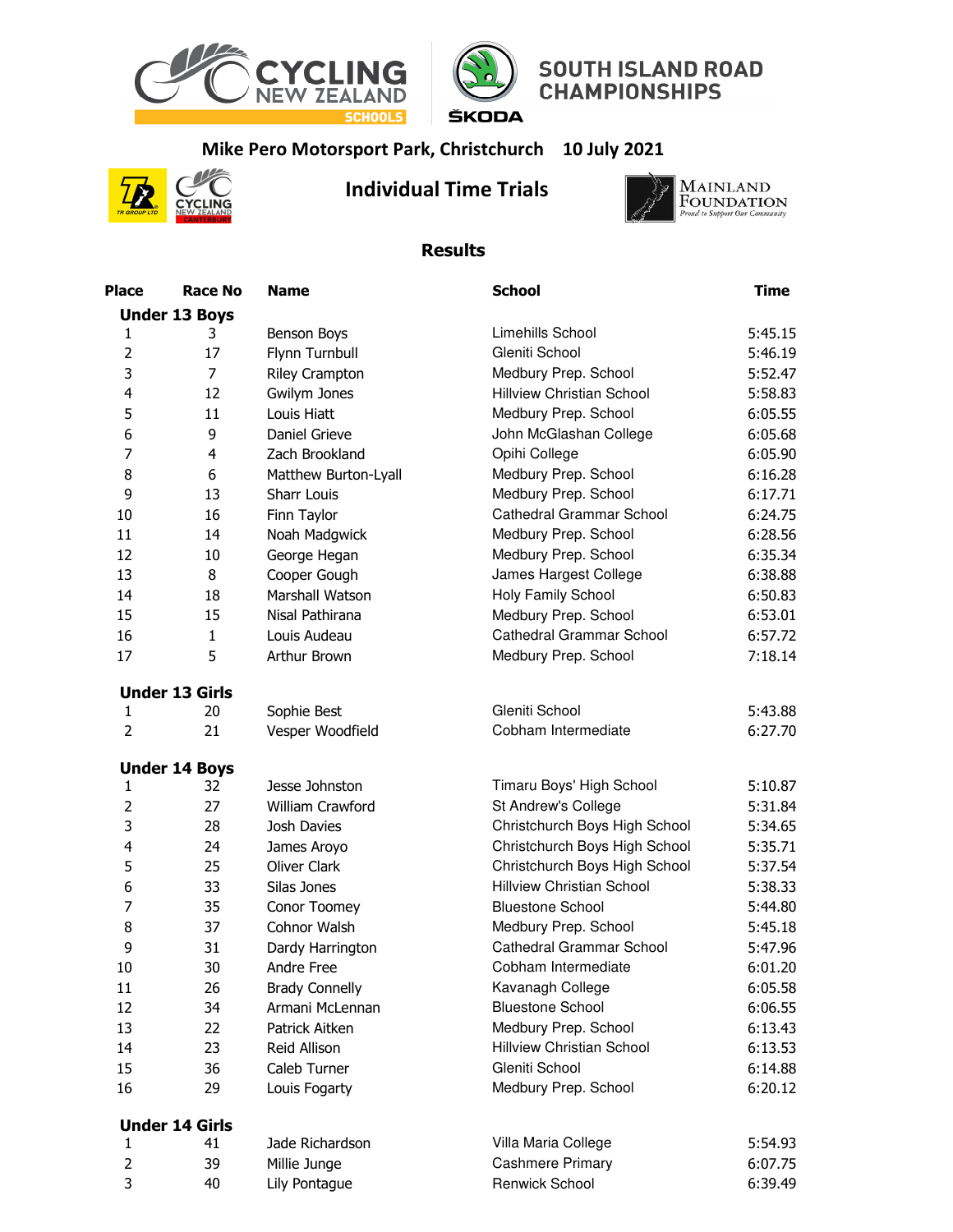|                | <b>Under 15 Girls</b> |                         |                                  |         |
|----------------|-----------------------|-------------------------|----------------------------------|---------|
| 1              | 43                    | Alice Barnes            | Christchurch Girls High School   | 5:26.12 |
| $\overline{2}$ | 49                    | Kyra Marett             | Geraldine High School            | 5:37.50 |
| 3              | 46                    | <b>Charlotte Chiles</b> | Rangi Ruru Girls' School         | 5:41.81 |
| 4              | 47                    | Benita Clark            | <b>Hillview Christian School</b> | 5:56.27 |
| 5              | 48                    | Riley Faulkner          | James Hargest College            | 5:57.17 |
| 6              | 45                    | Sylvia Brown            | Rangi Ruru Girls' School         | 6:09.98 |
| 7              | 50                    | Ella Turnbull           | Craighead Diocesan School        | 6:26.71 |
| 8              | 44                    | Eliana Beale            | Cashmere High School             | 6:28.26 |
| 9              | 42                    | <b>Briar Allan</b>      | Craighead Diocesan School        | 6:53.04 |
|                |                       |                         |                                  |         |
|                | <b>Under 15 Boys</b>  |                         |                                  |         |
| 1              | 63                    | Josh Parsons            | Christchurch Boys High School    | 4:41.11 |
| $\overline{2}$ | 55                    | Ben Crawford            | <b>Christ's College</b>          | 4:59.07 |
| 3              | 62                    | Payo O'Sullivan         | Timaru Boys' High School         | 5:13.09 |
| 4              | 51                    | Oli Aitken              | Christ's College                 | 5:16.09 |
| 5              | 61                    | Thomas Newsom           | Cashmere High School             | 5:21.24 |
| 6              | 59                    | Carter Jones            | Christchurch Boys High School    | 5:24.16 |
| 7              | 57                    | Henry Hiatt             | Christ's College                 | 5:26.94 |
| 8              | 58                    | Cooper Johnson          | Marlborough Boys' College        | 5:31.22 |
| 9              | 56                    | Joshua Grieve           | John McGlashan College           | 5:31.46 |
| 10             | 53                    | Hugo Arthur             | Christchurch Boys High School    | 5:33.15 |
| 11             | 54                    | Oli Clark               | Christchurch Boys High School    | 5:37.89 |
| 12             | 65                    | Charlie Quested         | Roncalli College                 | 5:50.10 |
| 13             | 60                    | George McGuffie         | Christchurch Boys High School    | 5:52.69 |
|                | 52                    | Jordan Anngow           | Cashmere High School             | 5:52.98 |
| 14<br>15       | 66                    | Daniel Watts            |                                  | 5:59.47 |
|                |                       |                         | Papanui High School              |         |
| 16             | 64                    | <b>Thomas Peters</b>    | Timaru Boys' High School         | 6:00.43 |
|                | <b>Under 16 Girls</b> |                         |                                  |         |
| 1              | 77                    | Kirsty Watts            | Papanui High School              | 5:03.29 |
| $\overline{2}$ | 68                    | Meghan Baker            | Cashmere High School             | 5:09.12 |
| 3              | 76                    | Zoe Spillane            | Craighead Diocesan School        | 5:25.42 |
| 4              | 73                    | Finella Guttmann        | Rangi Ruru Girls' School         | 5:39.09 |
| 5              | 72                    | Lily Greenwood          | Rangi Ruru Girls' School         | 5:39.30 |
| 6              | 71                    | Erin Green              | Marlborough Girls College        | 5:48.86 |
| 7              | 78                    | Mya Wolfenden           | Rangi Ruru Girls' School         | 5:54.43 |
| 8              | 69                    | Liv Barnett             | Rangi Ruru Girls' School         | 6:12.27 |
| 9              | 75                    | Kate Ritchie            | Craighead Diocesan School        | 6:14.92 |
| 10             | 70                    | Rata Christenson        | Villa Maria College              | 6:32.02 |
|                |                       |                         |                                  |         |
|                | <b>Under 16 Boys</b>  |                         |                                  |         |
| $\mathbf{1}$   | 85                    | Noah Hollamby           | Timaru Boys' High School         | 4:32.31 |
| $\overline{2}$ | 92                    | <b>Wolf Pene</b>        | Kaiapoi High School              | 4:43.04 |
| 3              | 84                    | <b>Matthew Davidson</b> | Christchurch Boys High School    | 4:48.17 |
| 4              | 86                    | Magnus Jamieson         | Southland Boys' High School      | 4:48.24 |
| 5              | 83                    | Max Clinch              | Christchurch Boys High School    | 4:53.85 |
| 6              | 80                    | Art Aitken              | <b>Christ's College</b>          | 4:55.55 |
| 7              | 94                    | Luca Sanders            | Christchurch Boys High School    | 4:56.32 |
| 8              | 81                    | Kayne Borrie            | James Hargest College            | 4:56.69 |
| 9              | 93                    | <b>Reef Roberts</b>     | Timaru Boys' High School         | 4:58.46 |
| 10             | 87                    | Callum McGrail          | Cashmere High School             | 4:58.75 |
| 11             | 89                    | Alex McIntyre           | Christchurch Boys High School    | 5:01.60 |
| 12             | 79                    | Eddie Adams             | Dunstan High School              | 5:05.39 |
| 13             | 91                    | Bevan McNaughton        | Christchurch Boys High School    | 5:10.14 |
| 14             | 82                    | Alex Clinch             | Christchurch Boys High School    | 5:17.59 |
| 15             | 90                    | Jack McLeod             | James Hargest College            | 5:21.25 |
| 16             | 95                    | <b>William Saunders</b> | Christchurch Boys High School    | 5:28.60 |
| 17             |                       |                         | Christchurch Boys High School    |         |
|                | 96<br>97              | <b>Toby Savage</b>      | Timaru Boys' High School         | 5:34.68 |
| 18             |                       | Corban Sprague          |                                  | 5:42.95 |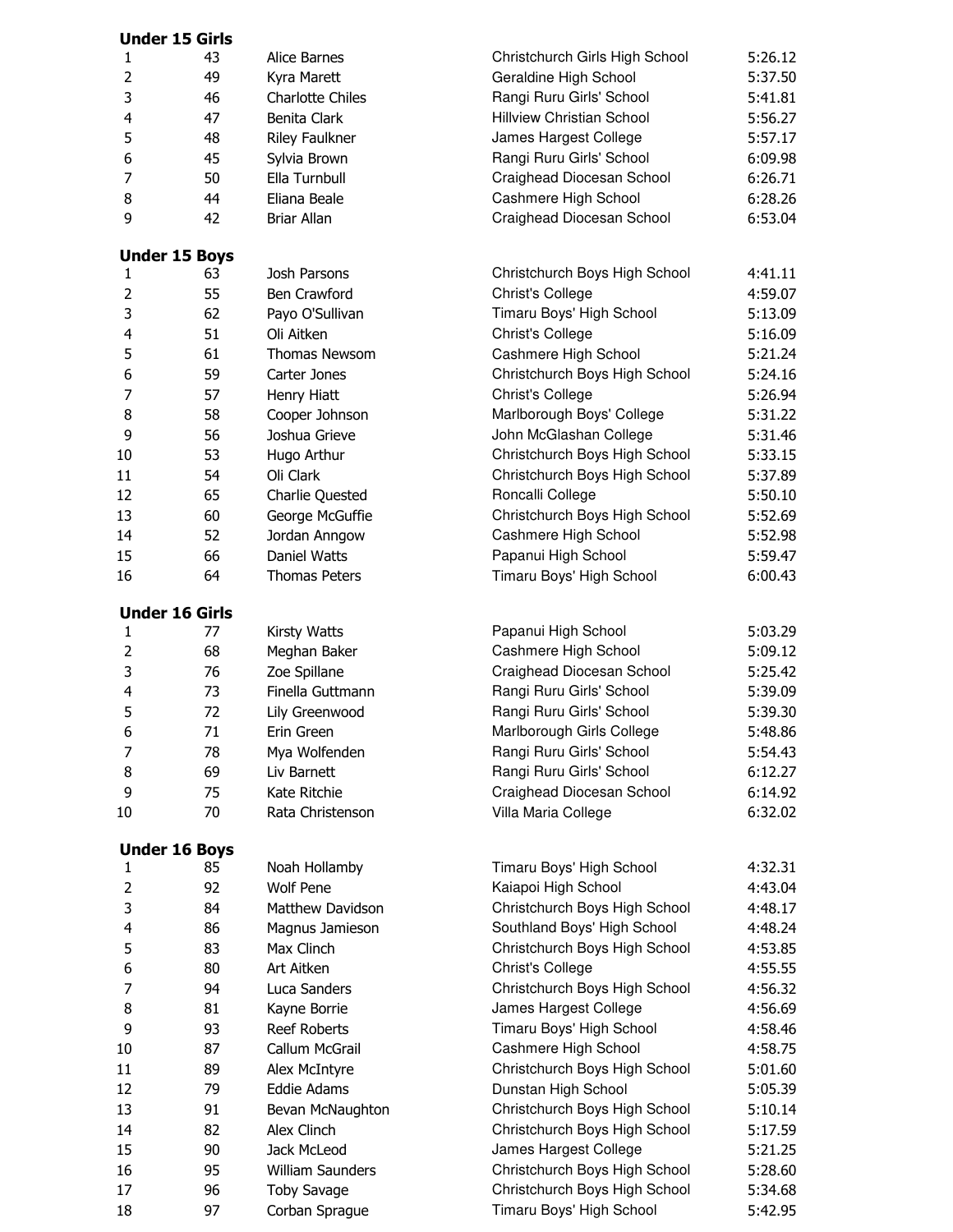| 19             | 88                    | Hamish McIntosh                      | Shirley Boys High School       | 5:45.32  |
|----------------|-----------------------|--------------------------------------|--------------------------------|----------|
|                | <b>Under 17 Girls</b> |                                      |                                |          |
| 1              | 101                   | Muireann Green                       | Mt Aspiring College            | 5:04.12  |
| $\overline{2}$ | 100                   | Lola Bryson-Boe                      | Christchurch Girls High School | 5:17.12  |
| 3              | 108                   | Grace Spurway                        | Rangi Ruru Girls' School       | 5:32.68  |
| $\overline{4}$ | 107                   | <b>Tessa Shield</b>                  | Rangi Ruru Girls' School       | 5:34.99  |
| 5              | 99                    | Ruby Bath                            | James Hargest College          | 5:38.06  |
| 6              | 102                   | Isabella Inglis                      | Craighead Diocesan School      | 5:43.23  |
| $\overline{7}$ | 105                   | Annabel Kime                         | Villa Maria College            | 5:46.01  |
| 8              | 103                   | Siobhan Kenna                        | Villa Maria College            | 5:52.92  |
| 9              | 178                   | Abi Gibbs                            | Rangi Ruru Girls' School       | 05:53.20 |
| 10             | 104                   | Brooke Keown                         | Christchurch Girls High School | 5:57.76  |
| 11             | 106                   | Lucy Norton                          | Villa Maria College            | 6:29.38  |
|                | <b>Under 17 Boys</b>  |                                      |                                |          |
| $\mathbf{1}$   | 132                   | Nick Rush                            | <b>Rolleston College</b>       | 4:26.50  |
| $\overline{2}$ | 116                   | Marshall Erwood                      | James Hargest College          | 4:27.81  |
| 3              | 119                   | James Gardner                        | Otago Boys High School         | 4:30.19  |
| $\overline{4}$ | 122                   | Charlie Hegan                        | Christchurch Boys High School  | 4:34.22  |
| 5              | 137                   | Joshua Young                         | Timaru Boys' High School       | 4:47.10  |
| 6              | 126                   | Ryan Marfell                         | Marlborough Boys' College      | 4:49.74  |
| 7              | 133                   | Ferg Sail                            | Timaru Boys' High School       | 4:51.90  |
| 8              | 134                   | Hunter Thompson                      | James Hargest College          | 4:55.23  |
| 9              | 114                   | Mitchell Brookland                   | Timaru Boys' High School       | 4:55.42  |
| 10             | 128                   | Kane Oliver                          | Hillmorton High School         | 4:57.06  |
| 11             | 110                   | Cameron Anderson                     | Geraldine High School          | 4:57.66  |
| 12             | 124                   | Tom Kerr                             | Verdon College                 | 5:00.24  |
| 13             | 131                   | George Rookes                        | Christ's College               | 5:01.87  |
| 14             |                       |                                      | St Andrew's College            | 5:02.37  |
| 15             | 113<br>111            | Max Blockley<br><b>Thomas Audeau</b> |                                |          |
|                |                       |                                      | Christ's College               | 5:02.73  |
| 16             | 115                   | Jack Dunnett                         | Christchurch Boys High School  | 5:07.97  |
| 17             | 121                   | Luca Hawtin                          | Shirley Boys High School       | 5:08.96  |
| 18             | 127                   | Jani McLennan                        | Timaru Boys' High School       | 5:09.77  |
| 19             | 125                   | George Lawry                         | St Bede's College              | 5:10.21  |
| 20             | 123                   | James Howard                         | Otago Boys High School         | 5:12.42  |
| 21             | 109                   | Finn Aldridge                        | Christchurch Boys High School  | 5:12.43  |
| 22             | 130                   | Solomon Panoho                       | Marlborough Boys' College      | 5:17.36  |
| 23             | 117                   | Nick Ferguson                        | Christchurch Boys High School  | 5:17.80  |
| 24             | 129                   | Aubrey Page                          | Southland Boys' High School    | 5:19.08  |
| 25             | 118                   | Luca Frame                           | Lincoln High School            | 5:20.41  |
| 26             | 120                   | Daigo Goto                           | Christchurch Boys High School  | 5:23.07  |
| 27             | 135                   | Thomas Tracey                        | Christchurch Boys High School  | 5:29.21  |
| 28             | 112                   | Riley Beldham                        | Marlborough Boys' College      | 5:30.86  |
| 29             | 136                   | Thai Trieu                           | Marlborough Boys' College      | 5:31.22  |
|                | <b>Under 20 Girls</b> |                                      |                                |          |
| 1              | 138                   | Rhylee Akeroyd                       | James Hargest College          | 5:04.51  |
| $\overline{2}$ | 149                   | Samantha Walker                      | Villa Maria College            | 5:12.16  |
| 3              | 144                   | Amye Kellow                          | Christchurch Girls High School | 5:14.44  |
| 4              | 148                   | Kaitlyn Murray                       | Lincoln High School            | 5:16.41  |
| 5              | 145                   | Maddi Lowry                          | Ashburton College              | 5:19.25  |
| 6              | 142                   | Orla Fitzgerald                      | Christchurch Girls High School | 5:21.80  |
| 7              | 147                   | Jaz McLeod                           | James Hargest College          | 5:27.69  |
| 8              | 139                   | Paris Carroll                        | Christchurch Girls High School | 5:30.34  |
| 9              | 143                   | Vivien Guttman                       | Rangi Ruru Girls' School       | 5:39.87  |
| 10             | 140                   | Bella Edwards                        | Villa Maria College            | 5:56.91  |
| 11             | 141                   | Emma Ffowcs Williams                 | Rangi Ruru Girls' School       | 5:59.92  |
| 12             | 150                   | Claudia Wright                       | Christchurch Girls High School | 6:16.43  |